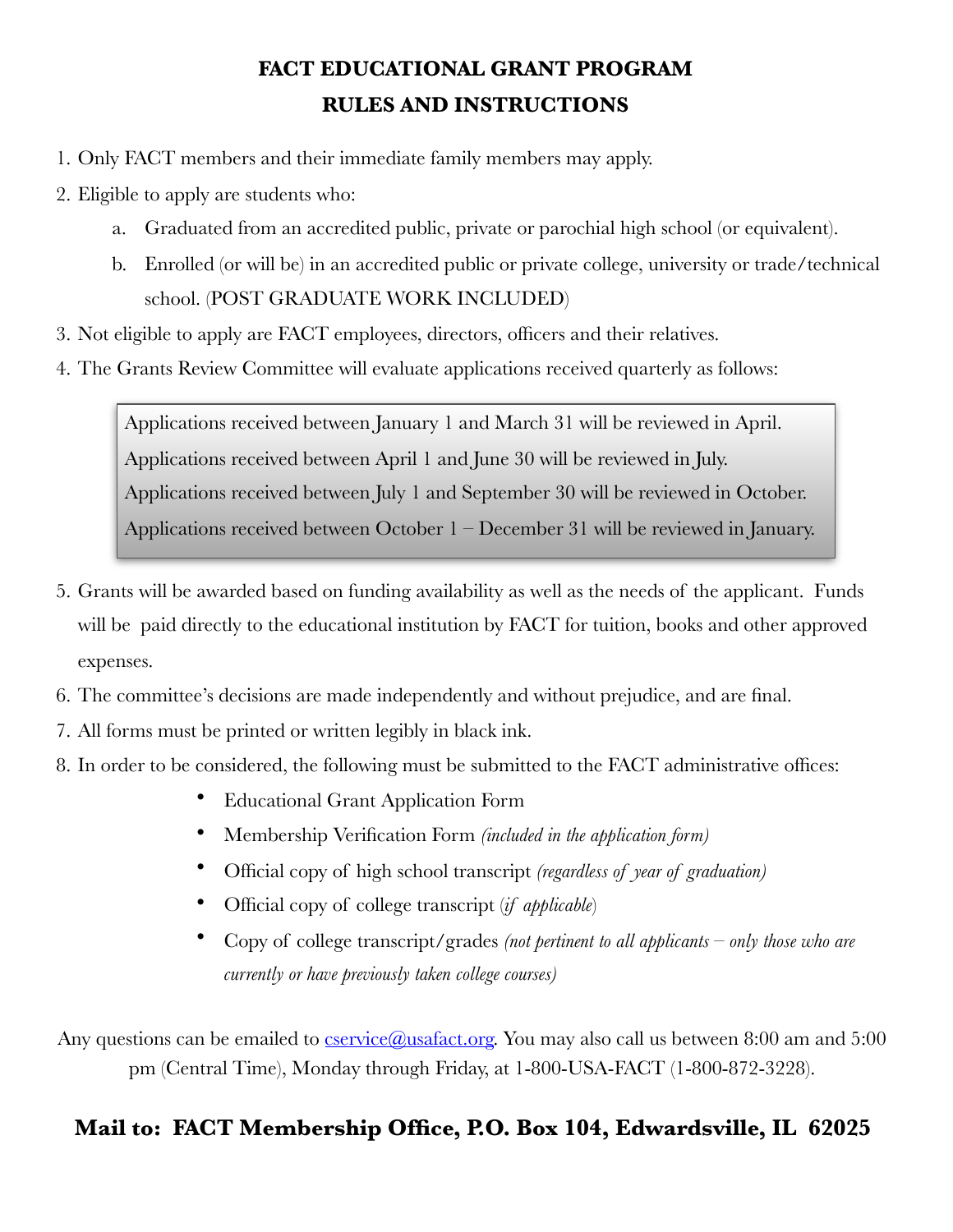## **FEDERATION OF AMERICAN CONSUMERS AND TRAVELERS Educational Grant Program Application Form**

(To Be Completed By Applicant)

#### **FEDERATION OF AMERICAN CONSUMERS AND TRAVELERS (FACT)** is proud to

offer its members the Educational Grant Program. Approximately \$75,000 will be awarded each year to FACT members and their immediate families, with the hope of increasing accessibility to advanced education. Students will be asked to submit this application for review. *Please be assured that the information submitted will be used only by FACT to make award determinations and will not be shared with any outside sources.* 

**What are FACT Educational Grants?** Applicants may submit grant requests for any accredited education, post high school. This will include, but is not limited to, college, trade/ technical schools, and graduate school. Applications will be accepted throughout the year and will be reviewed and awarded on a quarterly basis.

#### **DIRECTIONS:**

- 1. Type (computer) or print legibly in black ink.
- 2. Submit the following to the FACT membership office at the address listed below:
	- the completed application form (*make sure the membership verification form is completed on the following page)*
	- a copy of your high school transcript (*regardless of year of graduation)*
	- a copy of your college transcript (*if applicable*)
	- AND an essay, up to two pages, on ONE of the following topics:
		- Who has had the biggest influence in your life and why?
		- If you had the authority to change your community in a positive way, what specific changes would you make?
		- Do you have a special attribute or accomplishment that sets you apart?

| Applicant Name & Address: |             |
|---------------------------|-------------|
|                           | Home Phone: |
|                           | Work Phone: |
|                           | Email:      |

\_\_\_\_\_\_\_\_\_\_\_\_\_\_\_\_\_\_\_\_\_\_\_\_\_\_\_\_\_\_\_\_\_\_\_\_\_\_\_\_\_\_\_\_\_\_\_\_\_\_\_\_\_\_\_\_\_\_\_\_\_\_\_\_\_\_\_\_\_\_\_\_\_\_\_\_\_\_\_\_\_\_\_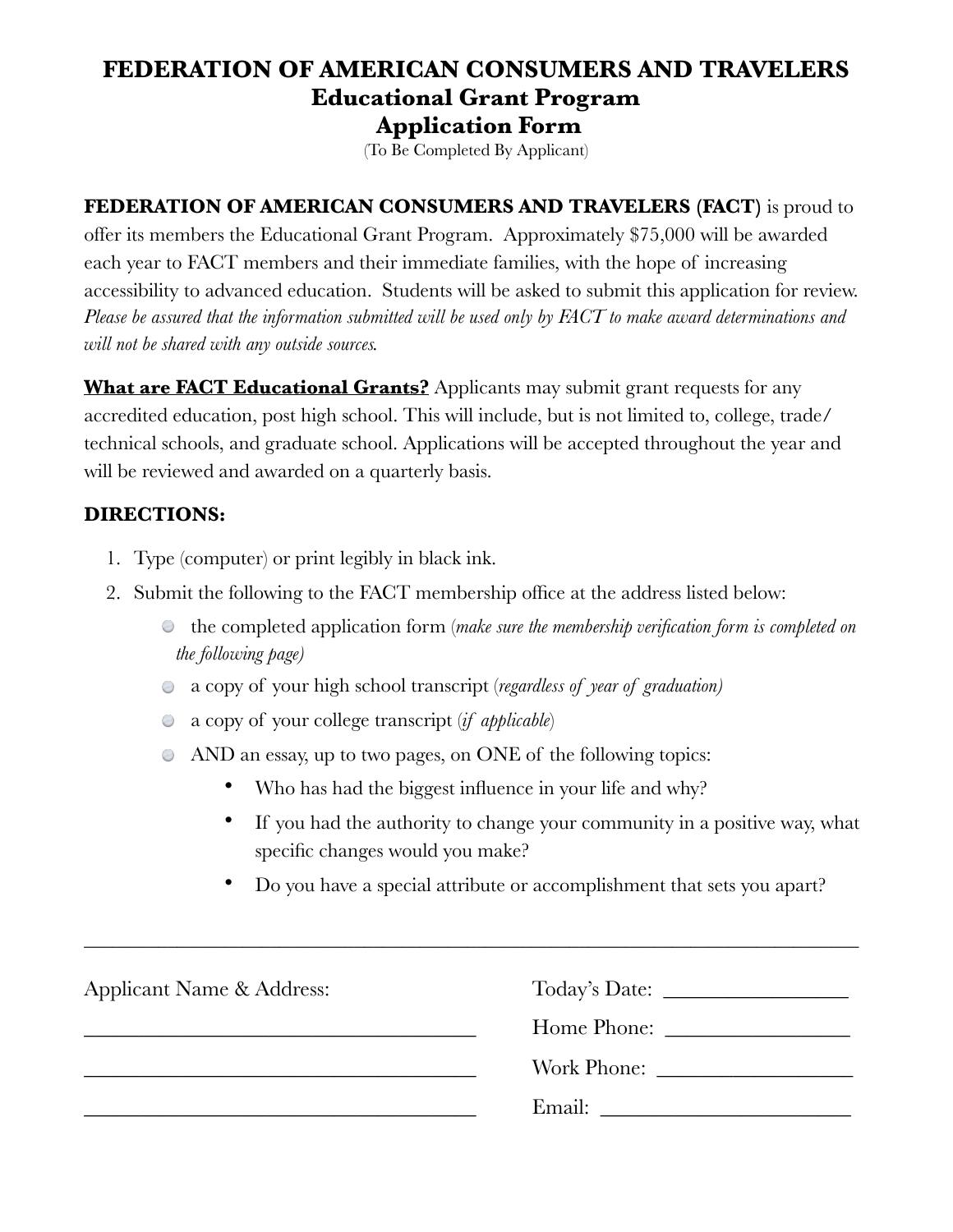## **Application Form**

(continued)

How much of the program (if any) have you completed, and how long will it take to obtain your degree? Please tell us how you plan to use your degree, and discuss any previous experience in your chosen area of study:

Please indicate any additional sources of financial aid that you are or will be receiving: